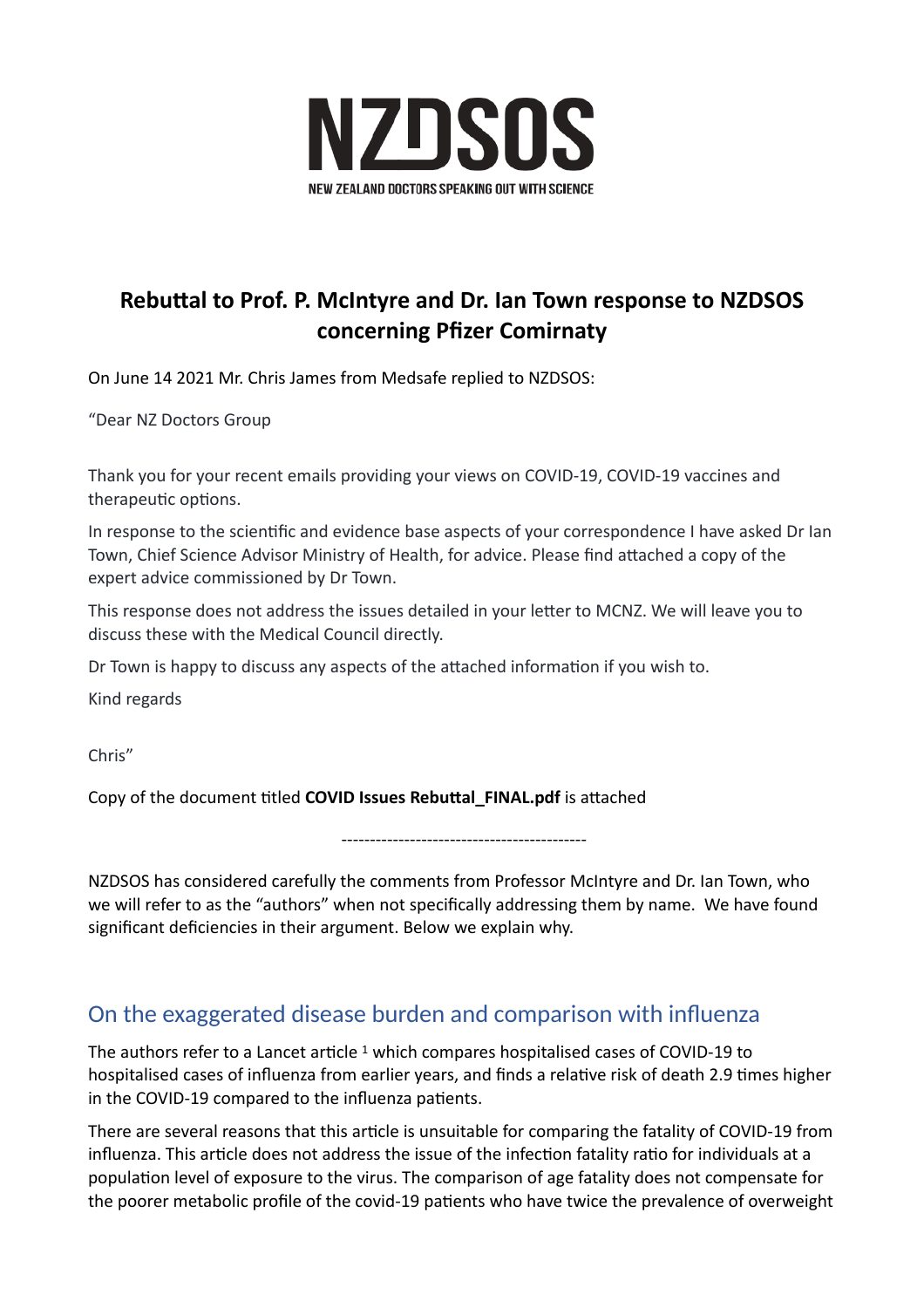and obesity than the influenza group. In addition, a study over the same period showed that early ventilation in French patients, a policy in some centres at the time, resulted in a 74% increase in mortality for those who were ventilated early compared to those ventilated at higher levels of lung dysfunction. 2 This finding was similar to that demonstrated in the UK 3 and was also confirmed in interviews with North American intensivists. 4 It is, therefore, now clear that at least some of the high mortality observed early in the COVID-19 crisis was due to over treatment, rather than the virus itself. The authors make no mention of this in their response.

It is also now widely recognised that the early infection fatality rates of COVID-19 published by the World Health Organisation were overstated, as they were confused with case-fatality rates and inappropriate comparisons of statistics were made. 5 The authors claim that Ioannidis does not make a comparison directly with influenza, yet he does in one paper cited by our group. 6

"*At a very broad, bird's eye view level, worldwide the IFR [infection fatality rate] of COVID-19 this season may be in the same ballpark as the IFR of influenza (0.1%, 0.2% in a bad year)*."

The authors claim that our group has mis-represented Ioannidis' studies. It is clear, however, that this is implied by his work, as Ioannidis himself states.

# On the Safety and efficacy of COVID-19 vaccines

The VAERS database has had a 100-fold increase in the monthly incidence of post-vaccine deaths, compared with earlier trends (**Figure 1**).



#### **Figure 1. Line plot of monthly counts of post-vaccination death reports from VAERS (all ages, 2018 to present).** Vertical line indicates start date of US covid-19 vaccination programme.

In line with our groups concerns, the authors dismiss this trend as attributable to the majority of vaccines occurring in subjects over the age of 65 years who are themselves at increased risk of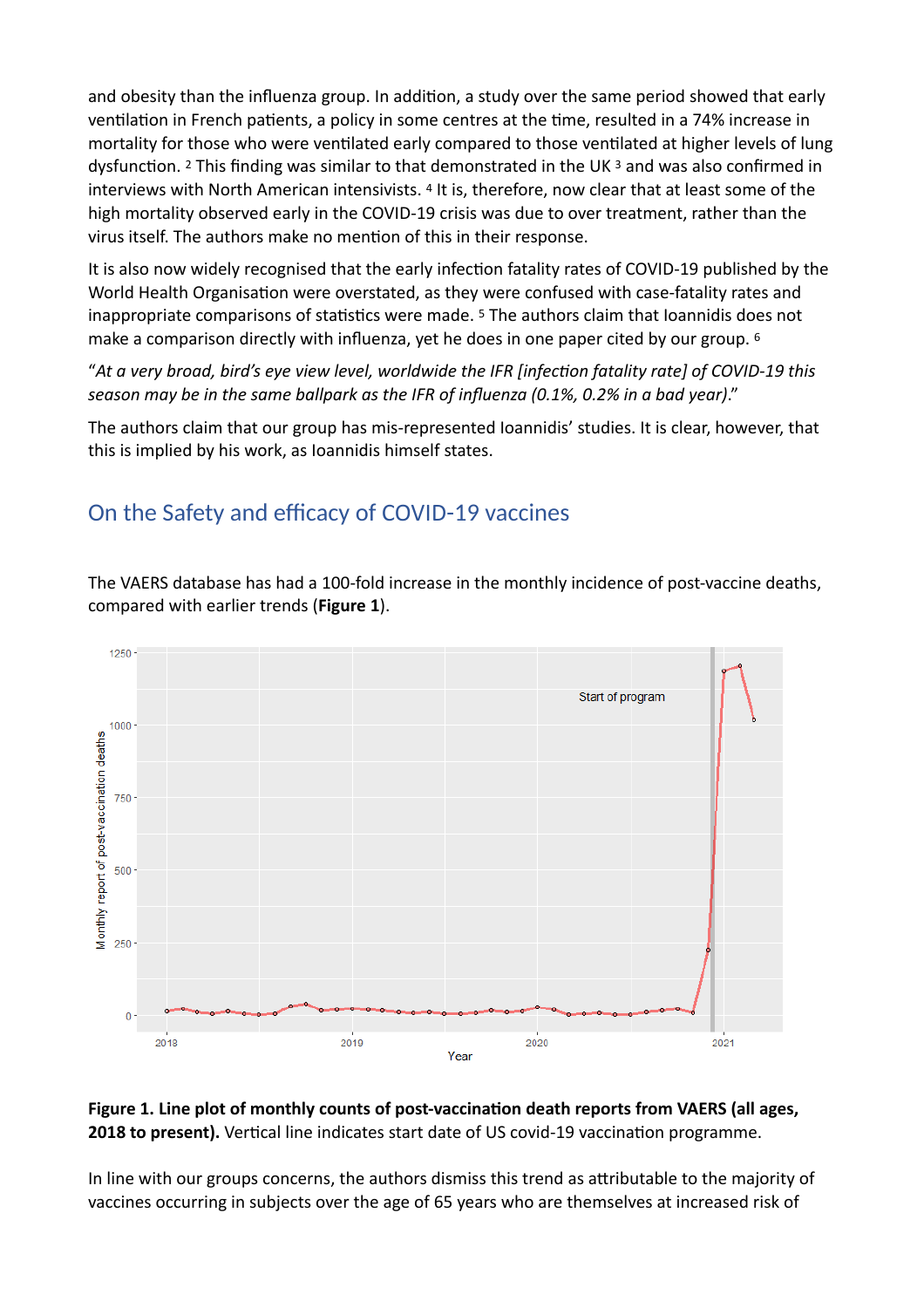death.

Trends of increased reports of post vaccine deaths are occurring in people who have received the COVID-19 vaccine younger than 65 years, with a spike of deaths, five-fold higher than compared to background observed in people aged 0 to 45 years after COVID-19 vaccine, compared to background monthly rates (**figure 2**). Although many more people have been vaccinated in 2021 than in earlier years, people under the age of 45 years are at extremely low risk of sudden death, and a five-fold increase must surely be cause for concern and warrant further investigation and caution in recommending vaccination to younger age groups. Although, we acknowledge that VAERS is an early warning system, and the system accepts all reports made to it, it surely must now be clear that this early warning system has sounded, and that further investigations must be made to improve public confidence in vaccine safety. Considering the extremely low fatality of COVID-19 for this age group (~50/100,000 or 0.05%) 7, any harm attributable to the vaccine for this younger age group deserves close scrutiny. Estimates also show systematic under-reporting of adverse effects, when VAERS reporting rates are compared to the results of controlled studies. 8

The authors lack of concern in these warning signals reflects what we believe is an overwhelming belief on behalf of the government and aligned academics in the safety of the vaccine despite data indicating otherwise. This refusal to acknowledge such trends underscores why we as practitioners have written the letter outlining our concerns to the government that such warning signals are being ignored.

The authors also fail to acknowledge that earlier catastrophic predictions about COVID-19 have not materialised. Insisting that COVID-19 is a much greater threat than it actually is can only serve to instill fear in the population and justify drastic measures that otherwise could not be sustained. The Ministry of Health has consistently avoided any public mention of any evidence that could help reduce fear of COVID-19 and has actively worked at undermining and suppressing any valid alternative treatments that could both help further reduce the morbidity of COVID-19 and negate the validity of provisional consents/emergency use authorisation for the experimental mRNA vaccines.



**Figure 2. Line plot of monthly counts of post-vaccination death reports, aged less than 45 years from VAERS (2018 to present).** Vertical line indicates start date of US COVID-19 vaccination programme.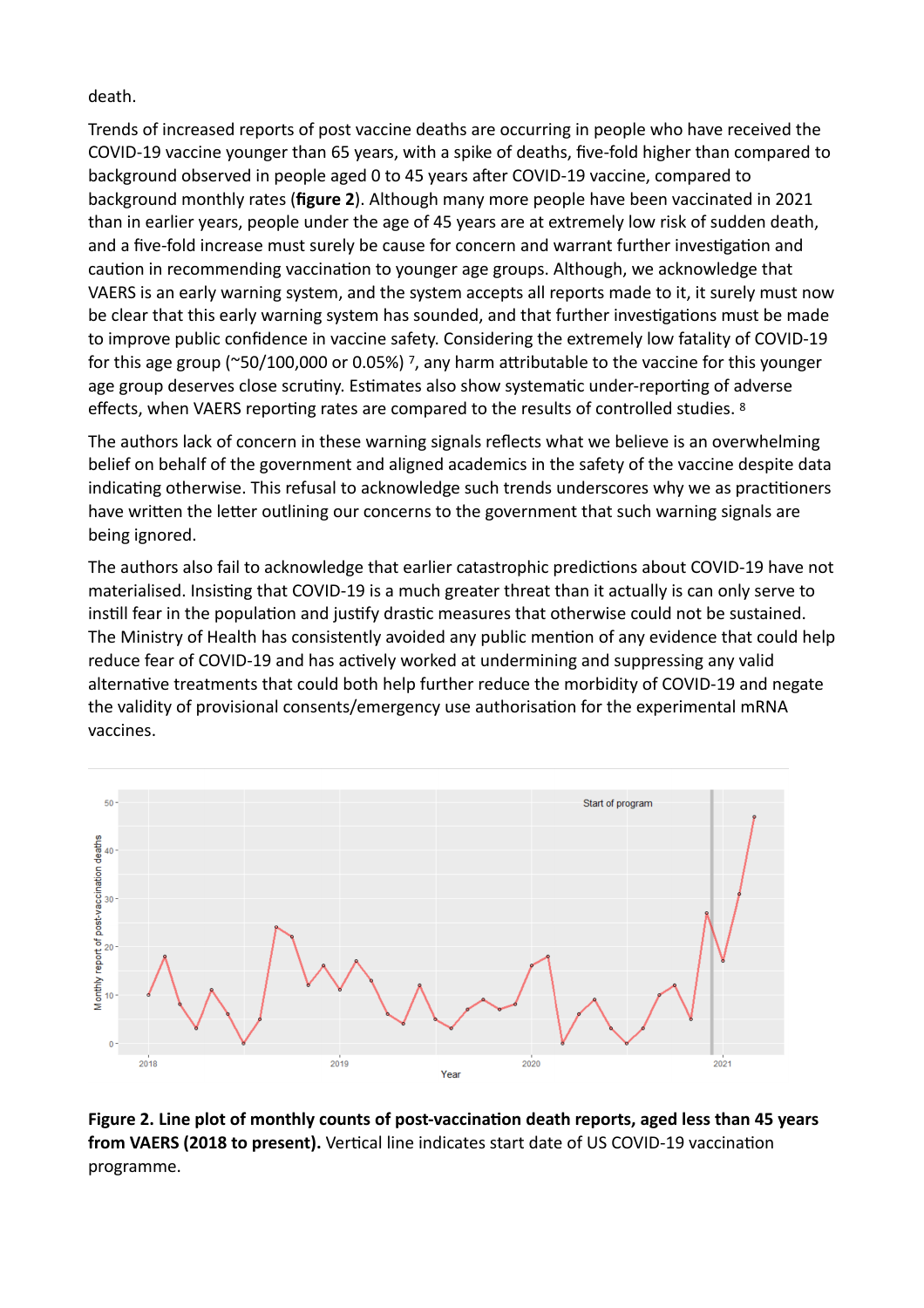The authors then assert that the vaccine has saved lives from COVID-19 by comparing projected deaths in the UK with observed. This is not convincing evidence, since modelled projections of deaths from COVID-19 have been consistently inaccurate throughout the pandemic. <sup>9</sup> The best information from trials does not show a convincing benefit for reduced overall mortality or COVID-19 deaths from the vaccine. 10 In fact, since the manufacturers of vaccines themselves state that since death from COVID-19 is so rare, such a trial that examines this issue will be prohibitively expensive and not feasible. 11 It is concerning that the government is relying on extremely weak, speculative evidence to indicate that the Pfizer vaccine will prolong survival as a result of its use.

# Assertion that there is "no evidence of adverse effects" from the vaccine

The authors assert that there is 'no evidence of adverse effects' from the vaccine. This position is not consistent with even the trial evidence which highlighted several severe adverse events in the experimental group. Considering the trends in VAERS data and Eurosurveillance, surely the government's position cannot be so naïve? Importantly, the Norwegian Health authorities have concluded that the Pfizer vaccine was likely to be responsible for a cluster of deaths in rest home residents early in their vaccine programme. 12 Others have noted case-series of vaccine induced thrombosis and thrombocytopenia after the COVID-19 Pfizer and AstraZeneca vaccines. 13 A recent pre-publication release from the Official Journal of the American Academy of Pediatrics reports on seven cases of acute myocarditis or myopericarditis in healthy male adolescents who presented with chest pain all within four days after the second dose of Pfizer-BioNTech COVID-19 vaccination. 14

While the link between these adverse events and the vaccine has not been definitively established, it is worrying that this is not raised at all by the authors in their bold claim of no evidence of adverse events from the vaccine. Clearly the VAERS data and emerging case-series are signals that the safety of these products should be closely examined and risk-benefit analyses carried out.

# On concerns about other potential adverse effects:

#### 1- O*n the concern that permanent alteration of DNA may occur.*

The science on this is still unfolding and we are concerned that the authors claim a definitive statement on this topic. The first reference the authors provide is the Centers for Disease Control and Prevention website which is aimed at providing the public with a simple overview of the mRNA injection. The second reference (and diagram) only shows the "*proposed* sequence of events leading to the generation of adaptive immune responses upon mRNA vaccination". From this the authors appear to conclude that it would be impossible for the injected mRNA to become integrated into our DNA because mRNA does not work that way. A study published in the 25 May 2021 by MIT and Harvard scientists <sup>15</sup> didn't prove specifically that the mRNA from the current COVID-19 vaccines is being integrated into our DNA but it did show, quite convincingly, that a viable cellular pathway exists whereby snippets of SARS-CoV-2 viral RNA could become integrated into our genomic DNA. A more recent publication has also revealed that human cells can write RNA sequences into DNA. 16 As stated by Richard Pomerantz, PhD, associate professor of biochemistry and molecular biology at Thomas Jefferson University, the study "will help us understand the significance of having a mechanism for converting RNA messages into DNA in our own cells." 17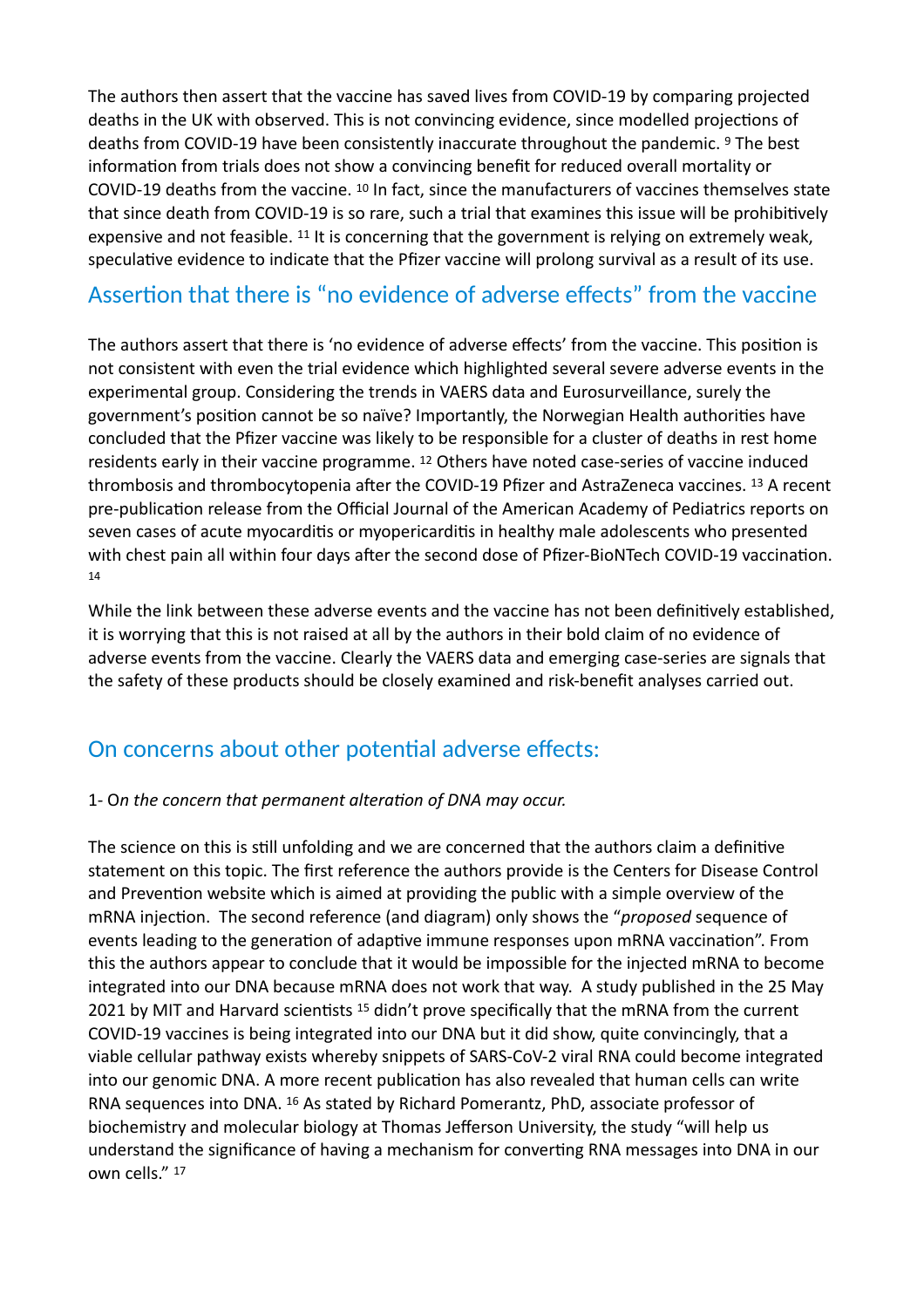Clearly further research is needed on this topic before injecting people with an experimental gene therapy that could alter the recipient's DNA.

### 2- *On the concerns about immune suppression and exaggerated activation from pathogenic priming, ADE and vaccine interference.*

This concern was clearly identified by a plethora of mRNA vector researchers and scientists and was the subject of a published paper in early mid 2020 18: *"Because some Middle East respiratory syndrome (MERS) and SARS-CoV-1 vaccines have shown evidence of disease enhancement in some animal models, this is a particular concern for SARS CoV-2 vaccines…Continuous monitoring of this risk during clinical trials in an epidemic context will be needed."*

It is far from reassuring that this issue is being currently studied and monitored during the ongoing clinical trials scheduled to end in May 2023. The point we are making is simple: the people of New Zealand are not experimental subjects to study a novel vaccine based on gene therapy. At the very least if they are to be enrolled in a massive clinical trial it should be clearly disclosed, the risks explained and participation should be entirely voluntary, free of any propaganda and/or coercion, implied or otherwise.

#### 3- *Concerns about the spike proteins causing endothelial cell mitochondrial damage.*

The authors mention that the quoted study refers to endothelial cell damage by infection, not vaccination. They then state that "*In human mRNA vaccine recipients, spike protein is produced intracellularly through mRNA transcription in the ribosome and then displayed on the surface of the antigen presenting cell to induce B cells to produce antibody to spike protein – this is entirely different and protective*." They fail to take into account recent evidence demonstrating that spike proteins produced by human host cells via mRNA coding do not remain "*displayed on the antigen producing cell*" but can be released and rather freely circulate in the blood of individuals who have received one or two mRNA injections. Free SARS-CoV-2 Spike Protein S1 Particles that allows the spike proteins to bind to ACE-2 are also present. We quote the researcher of this recently published study: "*We hypothesize that the cellular immune responses triggered by the T-cell activation, which would occur days after the vaccination, lead to the direct killing of cells presenting spike protein and an additional release of spike into the blood stream. The mechanisms underlying release of free S1 and the subsequent detection of the intact spike protein remain unclear and require further studies.*" 19

Recently disclosed Pfizer animal studies 20 have shown that surrogate lipid nanoparticles (LNPmRNA) were not only found at the injection site but also in various organs of test animals, including the liver, the ovaries, adrenal glands, spleen etc... This means that various types of cells, in addition to muscle cells, could be induced to produce spike proteins following the injection. If the same thing happens in vaccinated humans and these cells are then destroyed by the immune system of the vaccinee, this would explain freely circulating spike proteins and S1 after injection of Comirnaty.

Again a definitive statement by the authors is being questioned by recent research.

4- *Concern about 'the concept of shedding (presumably of spike protein) after vaccination, affecting unvaccinated bystanders, particularly in the form of hormonal disruption and/or clotting*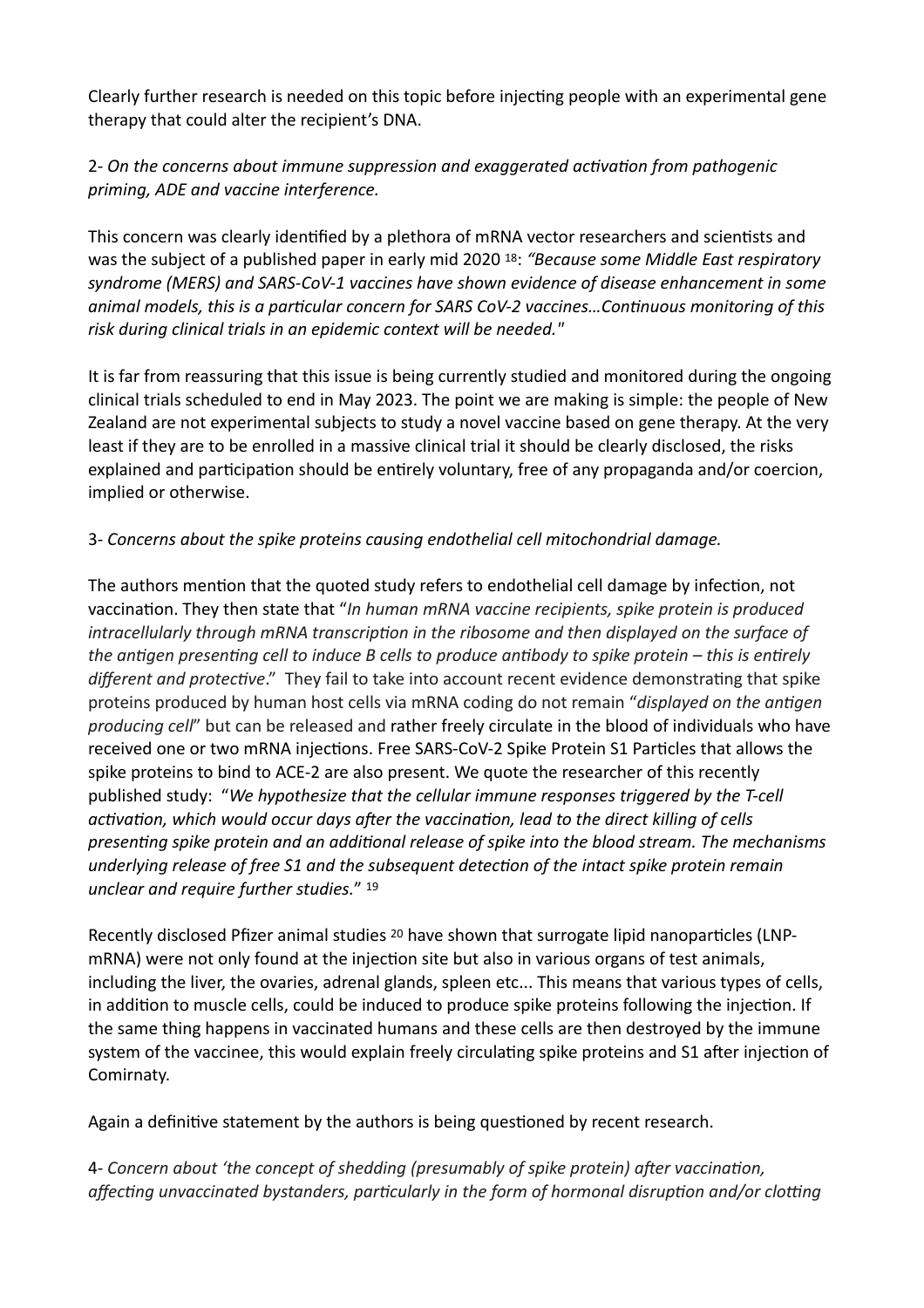#### *abnormalities in females of all ages'.*

The authors are quick to dismiss the possibility of shedding as not scientifically credible. They also dismiss the possibility of environmental exposure to the study intervention (mRNA encapsulated in lipid nanoparticles - LNPs) as mentioned by the manufacturer as "routine part of good clinical practice guidelines for phase 1 and 2 studies and does not imply any concern about transmission."

We have shown earlier evidence of wide biodistribution of the LNPs in the Pfizer animal study. We have also explained that the spike proteins and S1 are freely circulating in the blood stream after injection with mRNA.

So what is the level of certainty with regards to the possibility of environmental exposure? Is the hypothesis that NLP and the spike proteins freely circulating in the blood stream of individuals who have received the vaccine, could possibly be excreted in bodily fluids such as saliva, sweat, semen and breast milk, far-fetched?

Can we summarily rule out that credible hypothesis simply because of the lack of knowledge due to the lack of proper research?

In Pfizer PF-07302048 (BNT162 RNA-Based COVID-19 Vaccines) Protocol C4591001 21 on pages 67-68 the manufacturer took specific precautions to exclude pregnant woman in the following situations:

"*•A male participant who is receiving or has discontinued study intervention exposes a female partner prior to or around the time of conception.* 

*A female is found to be pregnant while being exposed or having been exposed to study intervention due to environmental exposure. Below are examples of environmental exposure during pregnancy: • A female family member or healthcare provider reports that she is pregnant after having been exposed to the study intervention by inhalation or skin contact.* 

*• A male family member or healthcare provider who has been exposed to the study intervention by inhalation or skin contact then exposes his female partner prior to or around the time of conception.* "

### And **Exposure During Breastfeeding:**

An exposure during breastfeeding occurs\* if:

• *A female participant is found to be breastfeeding while receiving or after discontinuing study intervention.* 

*• A female is found to be breastfeeding while being exposed or having been exposed to study intervention (ie, environmental exposure). An example of environmental exposure during breastfeeding is a female family member or healthcare provider who reports that she is breastfeeding after having been exposed to the study intervention by inhalation or skin contact.* 

\*Note that Pfizer does not say exposure "*could"* or "*may occur",* they rather state that exposure "*occurs*".

Whether or not Pfizer was simply following good clinical practice guidelines (as claimed by the authors) and had no concern about transmission cannot be definitively determined by reading the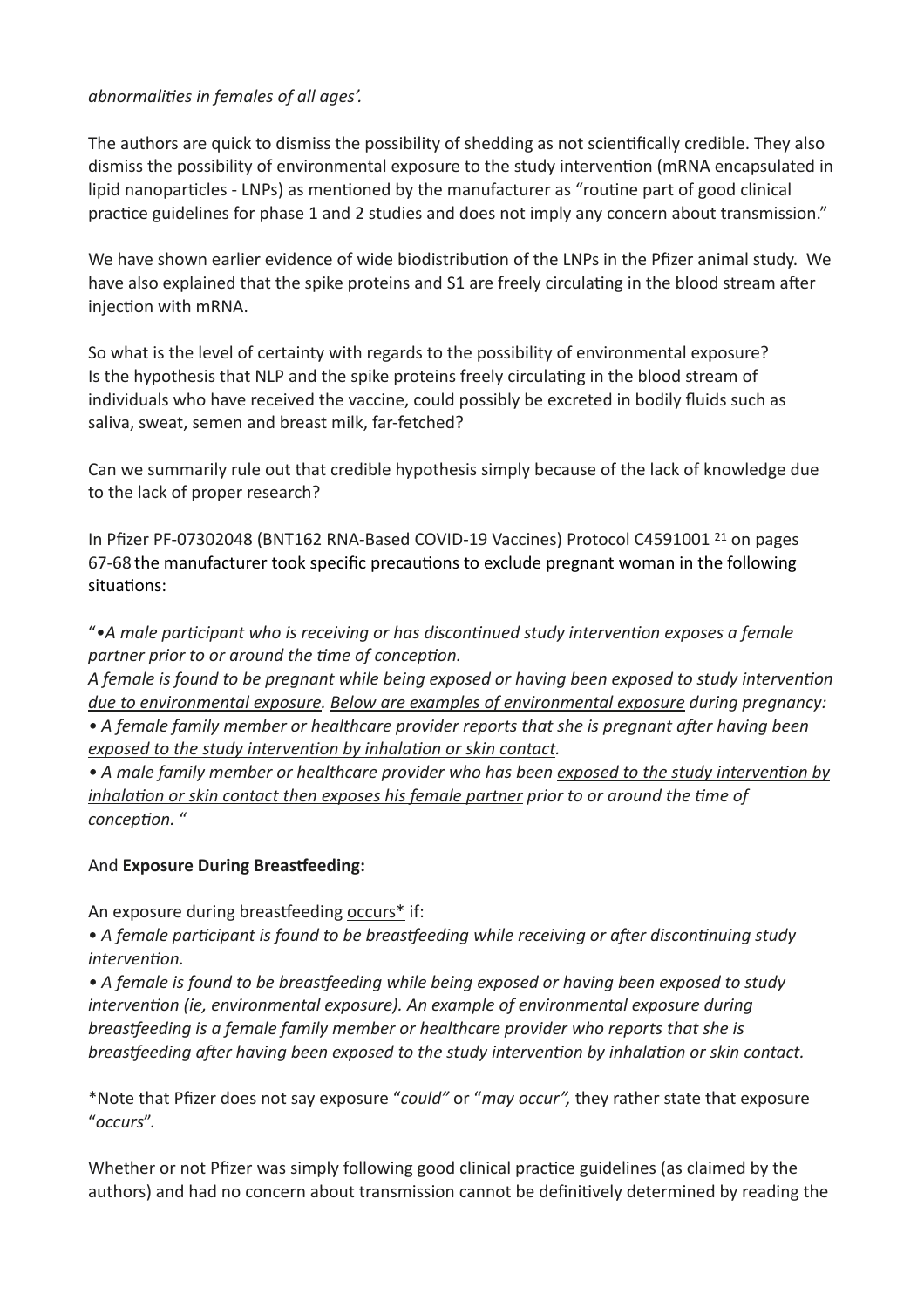above excerpts from the trial protocol. However, in light of other scientific evidence discussed above, the wording is clearly justified.

### 5- *Concern that 'through molecular mimicry of syncitin-1, and with reports of increased miscarriages, there is concern in pregnancy and for fertility'.*

There remains significant concerns for fertility and pregnancy due to the large number of uncertainties surrounding the mRNA injections. We believe it was a gross oversight by the European Medicines Agency's Assessment report about Comirnaty 22 where they stated that, "*Several literature reports indicate that LNP-formulated RNAs can distribute rather nonspecifically to several organs such as spleen, heart, kidney, lung and brain. In line with this, results from the newly transmitted study 185350, indicate a broader biodistribution pattern with low and measurable radioactivity in the ovaries and testes*," but then dismissed safety concerns based on, "the absence of toxicological findings in gonads" and the relatively low concentrations found in the gonads.

The Pfizer biodistribution studies themselves were not included in the EMA's report and have only recently been disclosed. Fertility issues remain a serious concern as the studies reveal that distantly injected mRNA can indeed reach the gonads. **Any** mRNA reaching the gonads (and/or uterus) with subsequent generation of spike proteins is a concern, hence the implications for the effects on human fertility for both males and females remains unknown at this stage. Additionally there were no biodistribution studies done with the actual Pfizer injection being administered to humans.

Similarly, there ought to have been proper clinical trials to rule out possible effects on the syncytin proteins that *do* share a remarkable homology with the SARS spike protein. These placental implantation and immune-suppressing proteins are themselves the result of viral insertions into a common mammalian ancestor aeons ago (HERV-W, the human endogenous retrovirus W). Some work has been done in animals proving the effects of interfering with these proteins, but Pfizer and Moderna are only now running studies in pregnant women. Interestingly they are only recruiting women from 24 weeks, well after successful syncytio-trophoblastic attachment has successfully occurred. Of course, the results will be in only after the women have delivered their babies, reminding of the adage "absence of evidence of harm is not evidence of absence of harm."

We discuss this further in point 10.

### 6- *Concern about 'the potential for autoimmune reactions, or impaired or exaggerated infection responses, years after vaccination that short or even medium-term trials would not disclose'.*

By definition the authors cannot possibly have any knowledge about these potential long-term responses. These are ongoing clinical trials and no long-term data is now available. 23 It is unclear why they refer to an Australasian Society for Clinical Immunology and Allergy guide sheet as the ASCIA also have no possible knowledge of any long term data. It is equally unclear why the authors refer to a study in mice where they claim, "*mRNA vaccines may offer benefit in the treatment of multiple sclerosis.*" The mouse study involved induced experimental autoimmune encephalomyelitis and is not relevant to the concerns that we have raised about potential longterm immunopathology in humans.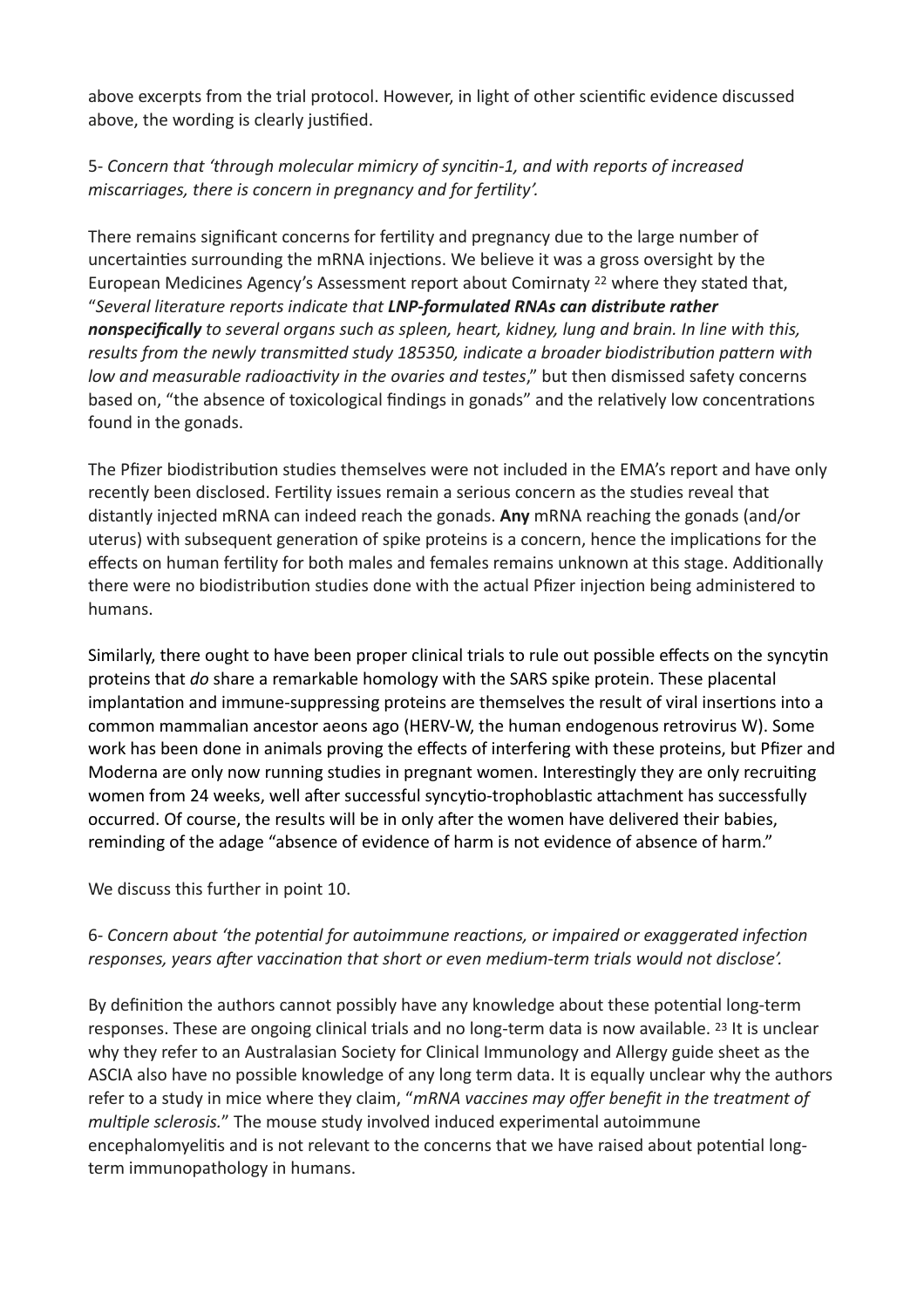#### 7- *Concern about 'the potential for spike protein-as-prion disease' in the distant future.*

While we accept that Classens assertions lacks validation from peers, we find questionable the use of VegSource.com and Facebook as validation for their dismissal of Classen's concerns about potential prion pathology.

8- *Concern that 'vaccinated people may not have prolonged or broad-based immunity, including to the many new variants of concern, and have higher death rates when exposed'.* 

The authors suggest that "*protection from the vaccine against severe disease to the variants is well preserved*" however a published study by researchers from Pfizer has shown that vaccine effectiveness is reduced for many of these variant strains. The vaccine was only 2/3 as effective against the South African strain as against the original strain 24 and Pfizer CEO, Albert Bourla, said on 15 April 2021 that while more research is needed, it is likely that people who receive Covid-19 vaccines will need booster shots within a year afterward, and then annual vaccinations, to maintain protection against the virus as it evolves. 25

The medical media is awash with reports of so-called 'breakthrough cases following vaccination' and in April 2021 the CDC has moved to issue instructions that PCR testing of possible cases in the vaccinated is to use a cycle threshold of up to 28 only, here: [https://www.cdc.gov/vaccines/](https://www.cdc.gov/vaccines/covid-19/health-departments/breakthrough-cases.html) [covid-19/health-departments/breakthrough-cases.html](https://www.cdc.gov/vaccines/covid-19/health-departments/breakthrough-cases.html) . This would seem a clear attempt to minimize cases, given the 'standard' cycle thresholds used have been from 35 to 45. Further they have now stopped even recording these cases, unless they result in hospitalisation or death. This cannot allow for valid comparisons and can only be seen as a plan to falsely attribute lower "case" numbers to the vaccines.

### 9- *Concern that 'the symptoms, oxidative stress and inflammatory phenotype of "long covid" syndrome may be produced solely by the spike protein, without presence of whole virus'.*

There are valid concerns regarding spike protein toxicity. Yuichiro Suzuki et al presented a strong argument that the spike protein by itself can cause a signaling response in the vasculature with potentially widespread consequences. 26,27,28 Furthermore, they suggested that a similar effect could happen in response to the mRNA vaccines, and they warned of potential long term consequences for both children and adults who received COVID-19 vaccines based on the spike protein. 29 The S1 subunit can promote loss of barrier integrity, suggesting that the spike protein acting alone triggers a pro-inflammatory response in brain endothelial cells. 30

We would be remiss to highlight the lack of knowledge by the authors on this issue. Expectations based on assumptions cannot be enough to brush aside valid concerns.

10- *Concern that 'the effects on children (two reports on VAERS of deaths of young children in clinical trials), pregnancy, fertility, the elderly and infirm, interactions with medications, other chronic conditions, have not been studied'.* 

The authors provide no reassurance that the experimental vaccines have been studied in these groups and concede that, "*it is true that evidence is only accumulating now about COVID-19 vaccines including Comirnaty when given to people with a range of chronic conditions including immunocompromising conditions, pregnant women and those who are very frail.*" However they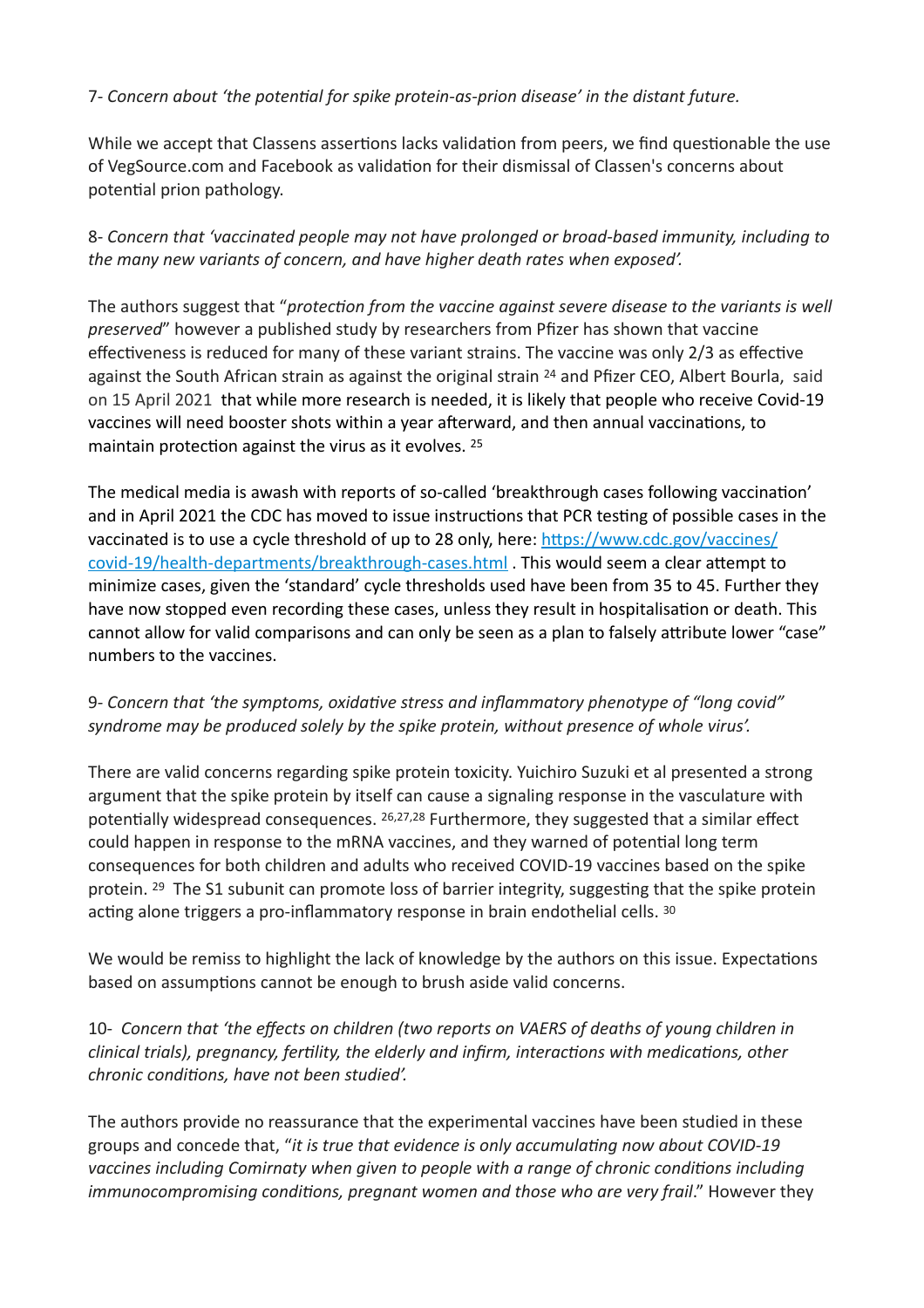proceed to make the sweeping claim that, "*the benefits of vaccination have been universally determined to greatly exceed the risks*." They go on to say, "*After hundreds of millions of doses, no evidence of adverse effects has emerged*." Neither of these claims are backed up with suitable evidence.

There is evidence that the COVID-19 vaccine can cause damage, as discussed above. The potential impact on male fertility of the spike protein generated endogenously by the vaccine could also negatively impact the male testes, as the ACE2 receptor is highly expressed in Leydig cells in the testes. 31 Several studies have now shown that the coronavirus spike protein is able to gain access to cells in the testes via the ACE2 receptor, and disrupt male reproduction. 32,33 A paper involving postmortem examination of testicles of six male COVID-19 patients found microscopic evidence of spike protein in interstitial cells in the testes of patients with damaged testicles.  $34$ 

We argue that our analysis provided above of the virulence of the virus (very low) and the alarming spike in VAERS deaths leads to the complete opposite conclusion and the COVID-19 vaccines should be proscribed immediately unless for experimental use with full informed consent.

# Therapies for COVID-19 that may prevent or successfully treat disease

The authors reject the description of mRNA vaccines as gene therapy when it has been shown that it is quite possible for RNA to be reverse transcribed into the DNA of the host cell. The synthetic mRNA itself is based on genetic technology. Their denial that it is a gene therapy is also in contradiction to common parlance as the largest online open source encyclopaedia clearly lists mRNA as a subtype of gene therapy including reference to BioNTech products. 35

The definition of gene therapy is rapidly evolving to include mRNA gene therapy, regardless of its ability to be reverse-transcribed into cell DNA.

The severity of COVID-19 compared to influenza has been discussed above.

While the authors repeat the usual information provided by authorities and their chosen "experts" against the use of alternative treatments to COVID-19, they overlook that the government took steps to restrict access to such medication early in the pandemic and decided not to approve them. Meanwhile, Medsafe demonstrated unusual speed in neglectfully granting provisional consent to the Pfizer Comirnaty injection for the entire population of NZ above the age of 16 years. This decision was found to be illegal, after which, the government quickly changed the legislation, with no new risk assessment offered. So we are far from impressed by what is "recommended".

As an example, for Ivermectin there is an abundance of evidence for beneficial effects in preventing fatality after COVID-19 infection, including meta-analysis 36,37,38,39,40,41,42 and other reviews. 43,44,45,46,47

In looking for signals as to the worthiness of Ivermectin research, the authors defer to the WHO – a private organisation that has been found severely wanting in many aspects of the pandemic, and whose biggest funders during the pandemic (China and the Gates Foundation) can hardly be said to be financially and politically neutral. The authors should read the research themselves and trust their own judgement. We have supplied the references again and summarise below. Intellectual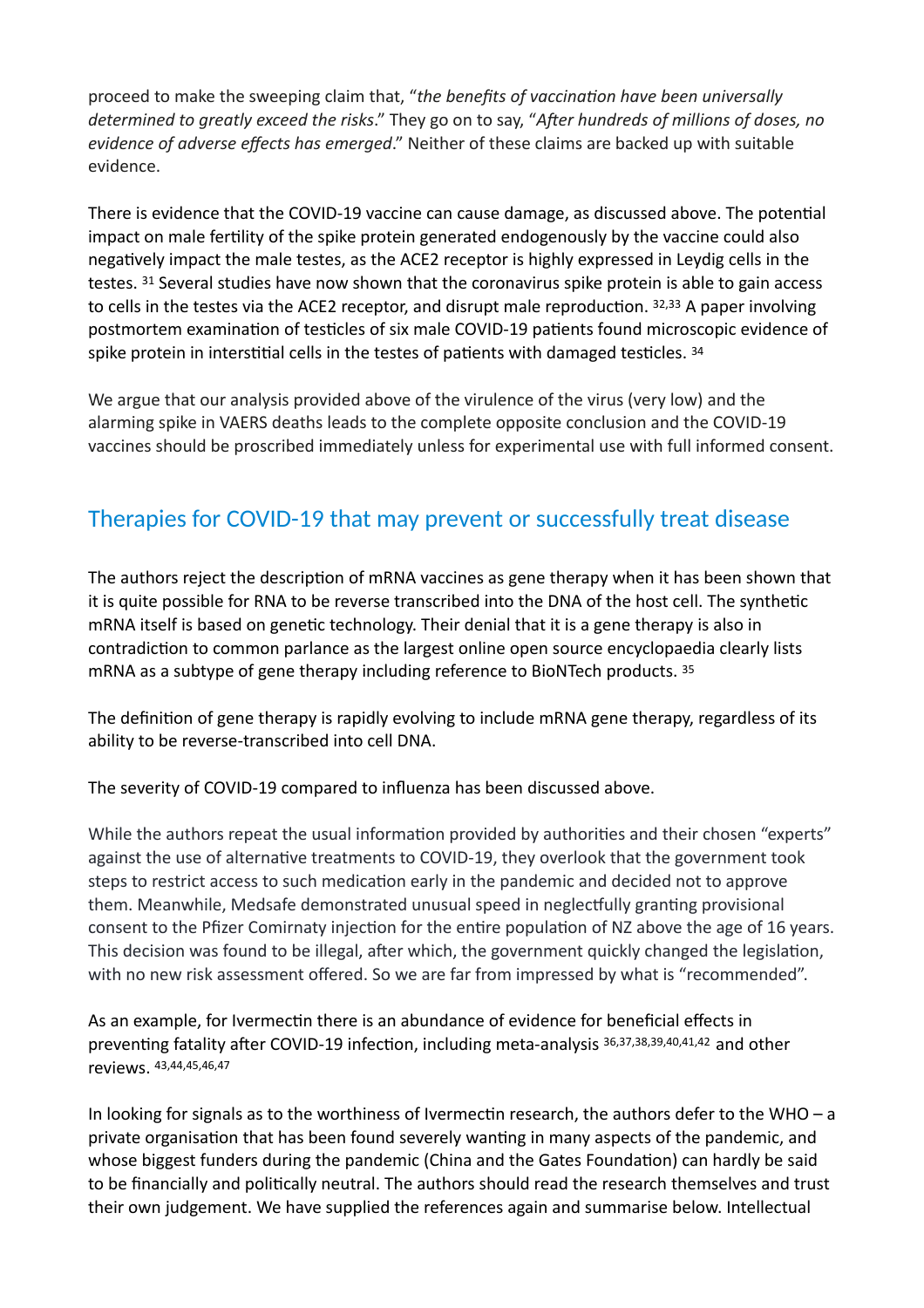laziness will be no defence in any future enquiry should New Zealand experience a significant outbreak with lives lost needlessly due to suppression of clinical proof of Ivermectin's efficacy, or if the vaccine is acknowledged to be harmful and it emerges that it was never justified as "the only way out of the pandemic". Indeed, this single fact - the seemingly collective denial by major public health bodies of a lifesaving cure for COVID-19 illness – testifies to the apparent triumph of profits and politics over scientific medicine. The casual treatment of our concerns as some sort of 'rebuttal tennis' by the authors does nothing to reassure the public that they are being properly guarded.

A summary of some facts about Ivermectin are as follows:

- A meta-analysis of 3 trials, assessing 738 participants, found that Ivermectin prophylaxis among health care workers and COVID-19 contacts reduces the risk of COVID-19 infection by 86%.
- A meta-analysis of 13 trials, assessing 1892 participants, found that Ivermectin reduced the risk of death by an average of 68% compared with the control group.
- Ivermectin has a well-established safety profile with billions of doses used worldwide for parasitic infections. Various WHO documents on parasitic infections refer to Ivermectin long safety record.
- Ivermectin is affordable, and can be distributed by various means, e.g. post, and selfadministered. It can therefore effectively reach traditionally 'hard-to-reach' and vulnerable populations such as undocumented migrants, homeless, the elderly living alone or in care homes, those lacking transport to reach health facilities, and those who lack access to adequate health care for other reasons.

# The weight of medical and scientific opinion

The authors attempt to discredit scientific arguments by calling into question the background knowledge of the highly qualified professionals who made them speaks for itself and does not require further comment.

## Summary

The authors claim that our concerns are not well founded has not been established by their response and we have presented further evidence rebutting these assertions and reinforcing our position.

For such a rapidly developed and still experimental pharmaceutical the bar should be set extremely low for recognising signals of potential and actual harm, and investigating any concerns with alacrity and vigour, given the mass population being targeted - soon to include children, if New Zealand continues to follow the same path as the United Kingdom, United States, Canada etc. We have clearly outlined that there are safe and viable alternatives to the novel mRNA injections.

We also emphasise newer and alarming information (of more deaths, heart inflammation in young people, and Dr Tess Lawrie's call to stop the roll-out based on her group's assessment of the UK's Yellow Card system 48) that has emerged since our letter to Medsafe in May 2021 and that has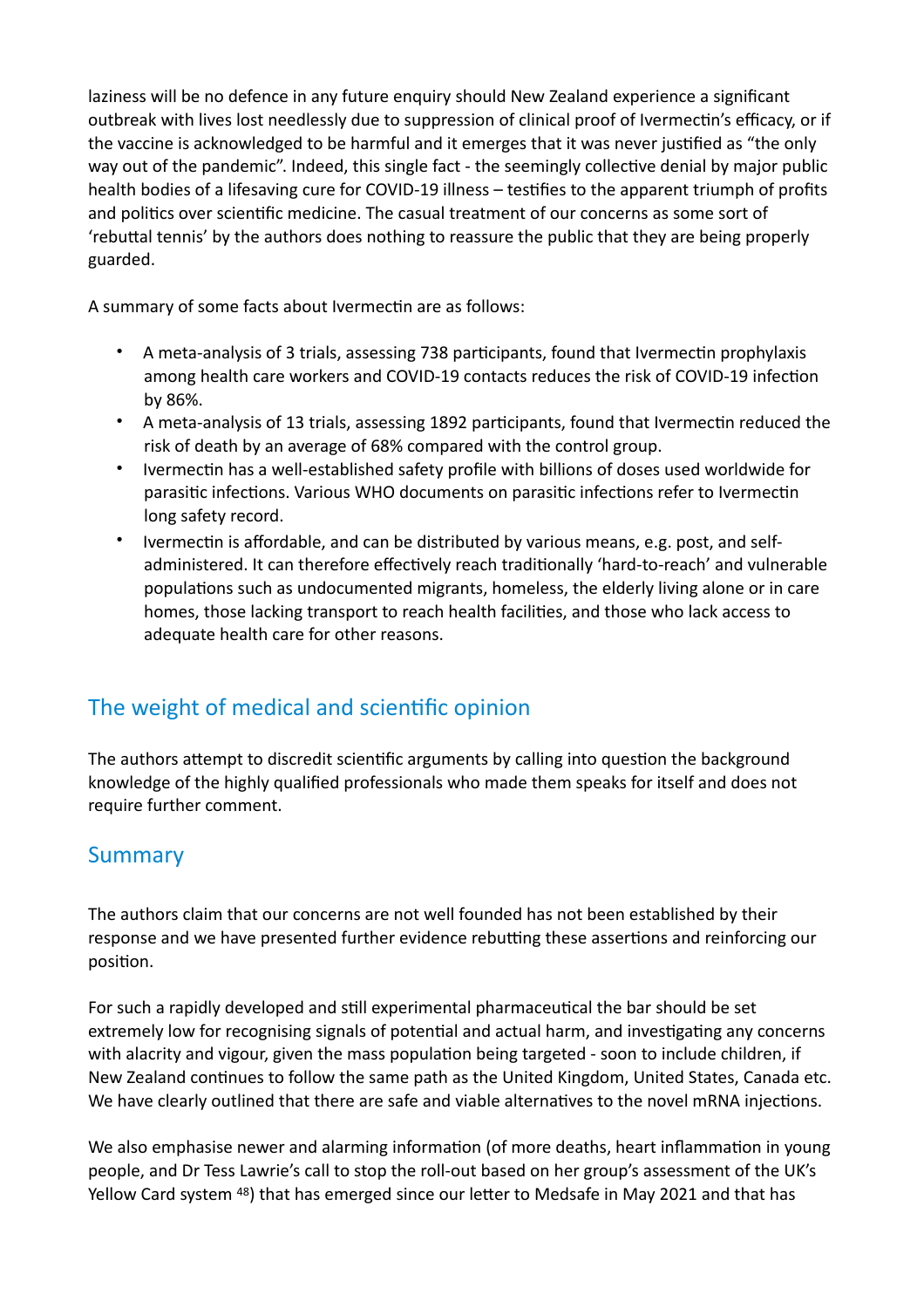prompted us to write statements on informed consent and on injecting children. Our letters have been sent widely to the government, media and our medical bodies, with supporting references. 49 The extent and mechanisms of harm that are emerging from the injection deserve the utmost open-minded, rapid and willing assessment to enable the necessary action.

At NZDSOS we believe strongly that there is no urgent need for the use of this experimental vaccine in the New Zealand population and its use should be halted immediately.

## References

1- Piroth L, Cottenet J, Mariet A-S, et al. Comparison of the characteristics, morbidity, and mortality of COVID-19 and seasonal influenza: a nationwide, population-based retrospective cohort study. *The Lancet Respiratory Medicine* 2021;9(3):251-59. doi: 10.1016/s2213-2600(20)30527-0 2- Dupuis C, Bouadma L, de Montmollin E, et al. Association Between Early Invasive Mechanical Ventilation and Day-60 Mortality in Acute Hypoxemic Respiratory Failure Related to Coronavirus Disease-2019 Pneumonia. *Critical Care Explorations* 2021;3(1):e0329. Doi: 10.1097/cce.0000000000000329

3- Ferrando-Vivas P, Doidge J, Thomas K, et al. Prognostic Factors for 30-Day Mortality in Critically Ill Patients With Coronavirus Disease 2019: An Observational Cohort Study. *Critical Care Medicine* 2021;49(1)

4. Ledford H. Why do COVID death rates seem to be falling? *Nature* 2020:190-92.

5. Roth S, Clausen L, Möller S. COVID-19. Scenarios of a superfluous crisis. *Kybernetes* 2020 6- Ioannidis JP. The infection fatality rate of COVID-19 inferred from seroprevalence data. *MedRxiv* 2020

7- Spiegelhalter D. Use of "normal" risk to improve understanding of dangers of covid-19. *BMJ* 2020;370:m3259. doi: 10.1136/bmj.m3259

8- Rosenthal S, Chen R. The reporting sensitivities of two passive surveillance systems for vaccine adverse events. *American journal of public health* 1995;85(12):1706-09.

9- Ioannidis JP, Cripps S, Tanner MA. Forecasting for COVID-19 has failed. *International journal of forecasting* 2020

10- Polack FP, Thomas SJ, Kitchin N, et al. Safety and Efficacy of the BNT162b2 mRNA Covid-19 Vaccine. *New England Journal of Medicine* 2020;383(27):2603-15. doi: 10.1056/NEJMoa2034577 11- Doshi P. Will covid-19 vaccines save lives? Current trials aren't designed to tell us. *BMJ*

2020;371:m4037. doi: 10.1136/bmj.m4037 12- Torjesen I. Covid-19: Pfizer-BioNTech vaccine is "likely" responsible for deaths of some elderly

patients, Norwegian review finds. *BMJ: British Medical Journal (Online)* 2021;373

13- Lee EJ, Cines DB, Gernsheimer T, et al. Thrombocytopenia following Pfizer and Moderna SARS-CoV-2 vaccination. *American Journal of Hematology* 2021

14- Mayme Marshall, Ian D. Ferguson, Paul Lewis, et al. Symptomatic Acute Myocarditis in Seven Adolescents Following Pfizer-BioNTech COVID-19 Vaccination. Pediatrics June 2021, e2021052478; DOI: https://doi.org/10.1542/peds.2021-052478

<https://pediatrics.aappublications.org/content/early/2021/06/04/peds.2021-052478>

15- Liguo Zhang, Alexsia Richards, Andrew Khalil, Emile Wogram, Haiting Ma, Richard A. Young, Rudolf Jaenisch. Reverse-transcribed SARS-CoV-2 RNA can integrate into the genome of cultured human cells and can be expressed in patient-derived tissues. Proc Natl Acad Sci U S A. 2021 May 25;118(21)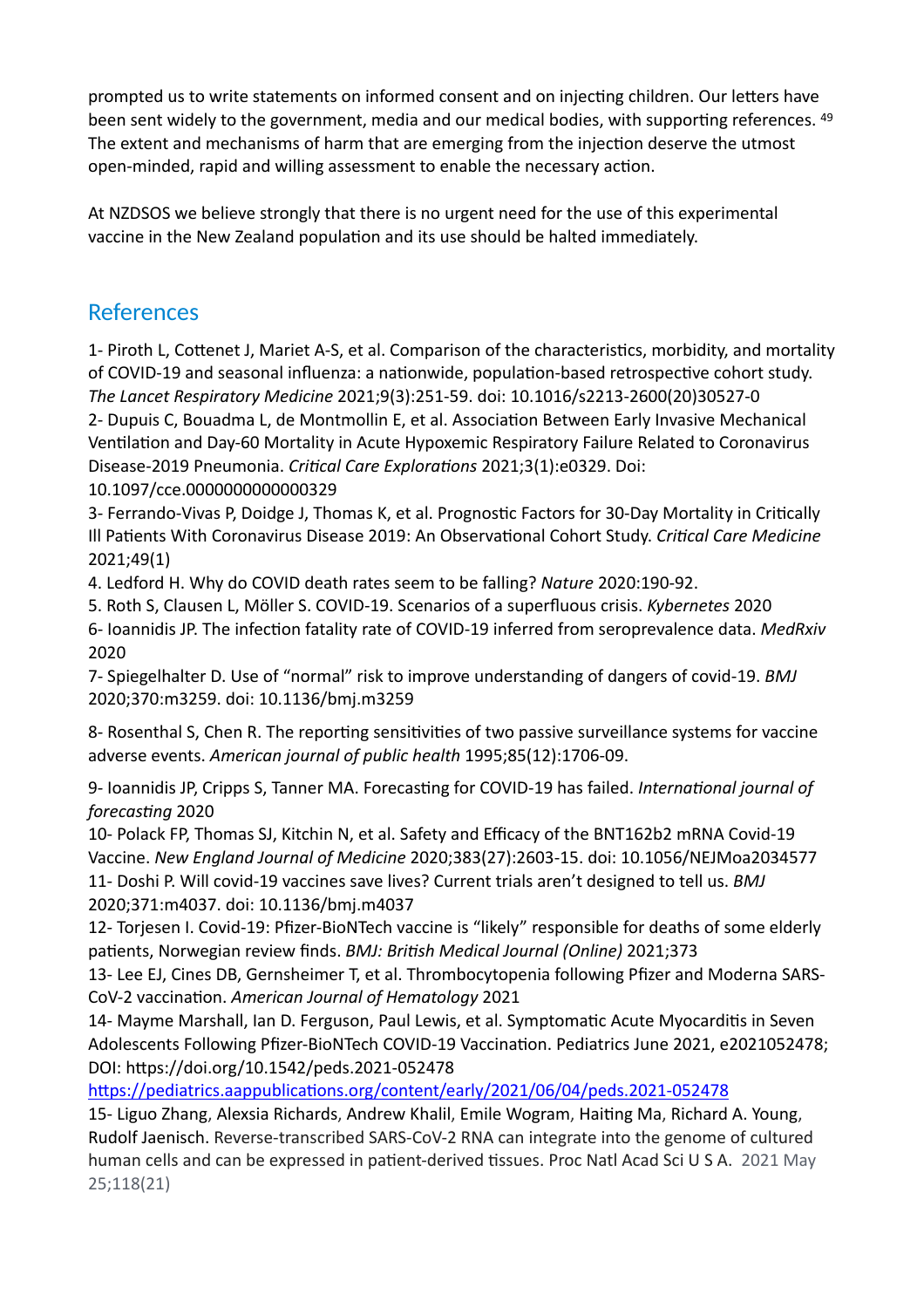16- Chandramouly G, et al. Polθ reverse transcribes RNA and promotes RNA-templated DNA repair. *Science Advances* 2021;24(7)

17- New Discovery Shows Human Cells Can Write RNA Sequences Into DNA – Challenges Central Principle in Biology [https://scitechdaily.com/new-discovery-shows-human-cells-can-write-rna](https://scitechdaily.com/new-discovery-shows-human-cells-can-write-rna-sequences-into-dna-challenges-central-principle-in-biology/)[sequences-into-dna-challenges-central-principle-in-biology/](https://scitechdaily.com/new-discovery-shows-human-cells-can-write-rna-sequences-into-dna-challenges-central-principle-in-biology/)

18- Paul-Henri Lambert, et al. Consensus summary report for CEPI/BC March 12-13, 2020 meeting: Assessment of risk of disease enhancement with COVID-19 vaccines. Vaccine. 2020 Jun 26; 38(31) 19- Alana F Ogata, Chi-An Cheng, Michaël Desjardins, Yasmeen Senussi, , Megan Powell, ewis Novack, Salena Von, Xiaofang Li, Lindsey R Baden, David R Walt. Circulating SARS-CoV-2 Vaccine Antigen Detected in the Plasma of mRNA-1273 Vaccine Recipients. *Clinical Infectious Diseases*, ciab465, Published: 20 May 2021 <https://doi.org/10.1093/cid/ciab465>

20- PFIZER CONFIDENTIAL - SARS-CoV-2 mRNA Vaccine (BNT162, PF-07302048) . 2.6.4 Summary of pharmacokinetic study . [https://www.pmda.go.jp/drugs/2021/](https://www.pmda.go.jp/drugs/2021/P20210212001/672212000_30300AMX00231_I100_1.pdf) [P20210212001/672212000\\_30300AMX00231\\_I100\\_1.pdf](https://www.pmda.go.jp/drugs/2021/P20210212001/672212000_30300AMX00231_I100_1.pdf)

21- PFIZER PF-07302048 (BNT162 RNA-Based COVID-19 Vaccines) Protocol C4591001. [http://](http://82.221.129.208/pfizervax.pdf) [82.221.129.208/pfizervax.pdf](http://82.221.129.208/pfizervax.pdf)

22- Assessment report Comirnaty -EMA 19 February 2021 [https://www.ema.europa.eu/en/](https://www.ema.europa.eu/en/documents/assessment-report/comirnaty-epar-public-assessment-report_en.pdf) [documents/assessment-report/comirnaty-epar-public-assessment-report\\_en.pdf](https://www.ema.europa.eu/en/documents/assessment-report/comirnaty-epar-public-assessment-report_en.pdf)

23- Study to Describe the Safety, Tolerability, Immunogenicity, and Efficacy of RNA Vaccine Candidates Against COVID-19 in Healthy Individuals - ClinicalTrials.gov Identifier NCT04368728: <https://clinicaltrials.gov/ct2/show/results/NCT04368728?view=results>

24- Liu, Y., Liu, J., Xia, H., Zhang, X., Fontes-Garfias, C. R., Swanson, K. A. ... Shi, P.-Y. (2021). Neutralizing Activity of BNT162b2-Elicited Serum. N Engl J Med 384: 1466-1468. [https://doi.org/](https://doi.org/10.1056/NEJMc2102017) [10.1056/NEJMc2102017](https://doi.org/10.1056/NEJMc2102017).

25- *Jared S. Hopkins. Annual Covid-19 Vaccine Booster Shots Likely Needed, Pfizer CEO Says. The Wall Street Journal.* Updated April 15, 2021 7:57 pm ET *[https://www.wsj.com/articles/annual](https://www.wsj.com/articles/annual-covid-19-vaccine-booster-shots-likely-needed-pfizer-ceo-says-11618520527)[covid-19-vaccine-booster-shots-likely-needed-pfizer-ceo-says-11618520527](https://www.wsj.com/articles/annual-covid-19-vaccine-booster-shots-likely-needed-pfizer-ceo-says-11618520527)* 

26- Suzuki, Y. J. (2020). The Viral Protein Fragment Theory of COVID-19 Pathogenesis. Medical Hypotheses 144: 110267. https://doi.org/10.1016/j.mehy.2020.110267.

27- Suzuki, Y. J., Nikolaienko, S. I., Dibrova, V. A., Dibrova, Y. V., Vasylyk, V. M., Novikov, M. Y. ... Gychka, S. G. (2021).SARS-CoV-2 Spike Protein-Mediated Cell Signaling in Lung Vascular Cells. Vascular Pharmacology 137: 106823. https://doi.org/10.1016/j.vph.2020.106823.

28- Suzuki, Y.J., Nikolaienko, S.I., Dibrova, V.A., Dibrova, Y.V., Vasylyk, V.M., Novikov, M.Y. ... Gychka, S.G. (2020). SARS-CoV-2 Spike Protein-Mediated Cell Signaling in Lung Vascular Cells. Vascular Pharmacology 137: 106823.<https://www.doi.org/10.1016/j.vph.2020.106823>.

29- Suzuki, Y. J. & Gychka, S. G. (2021). SARS-CoV-2 Spike Protein Elicits Cell Signaling in Human Host Cells: Implications for Possible Consequences of COVID-19 Vaccines. Vaccines 9: 36. https://doi.org/10.3390/vaccines9010036.

30- Buzhdygana, T. P., DeOrec, B. J., Baldwin-Leclair, A., Bullock, T. A., McGary, H. M. ... Ramirez, S. H. (2020). The SARS-CoV-2 Spike Protein Alters Barrier Function in 2D Static and 3D Microfluidic in-Vitro Models of the Human Blood-Brain Barrier. Neurobiology of Disease 146: 105131. [https://](https://doi.org/10.1016/j.nbd.2020.105131) [doi.org/10.1016/j.nbd.2020.105131](https://doi.org/10.1016/j.nbd.2020.105131).

31- Verma, S., Saksena, S. & Sadri-Ardekani, H. (2020). ACE2 Receptor Expression in Testes: Implications in Coronavirus Disease 2019 Pathogenesis. Biology of Reproduction 103(3): 449-451. https://doi.org/10.1093/biolre/ioaa080.

32- Navarra, A., Albani, E., Castellano, S., Arruzzolo L., & Levi-Setti P. E. (2020). Coronavirus Disease-19 Infection: Implications on Male Fertility and Reproduction. Frontiers in Physiology 11: